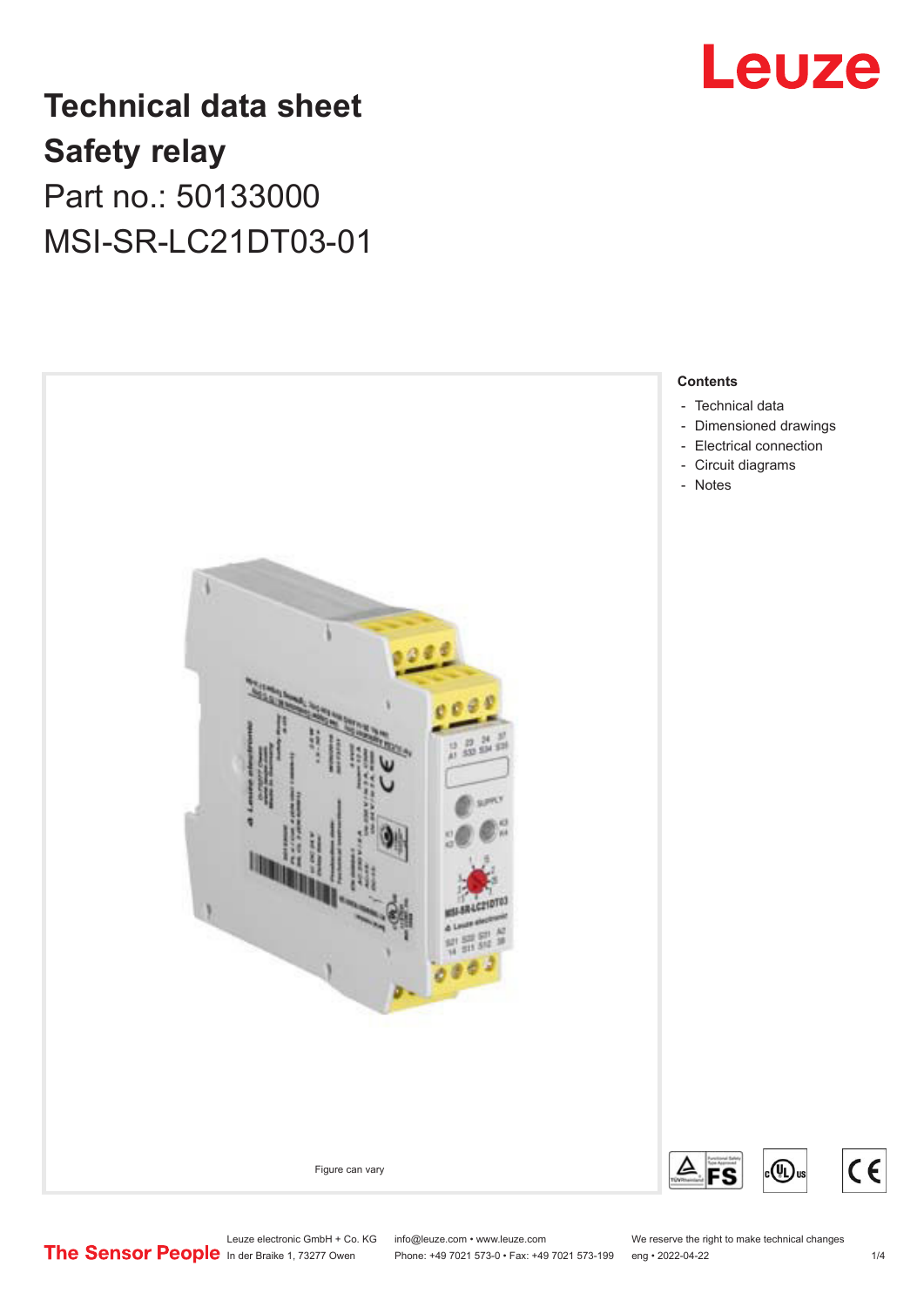### <span id="page-1-0"></span>**Technical data**

#### **Basic data**

| <b>Series</b>      | MSI-SR-LC21DT                                          |
|--------------------|--------------------------------------------------------|
| <b>Application</b> | Base device for E-Stop and safety door<br>applications |
| <b>Functions</b>   |                                                        |
| <b>Functions</b>   | Monitoring of E-Stop circuits                          |
|                    | Monitoring of optoelectronic protective<br>devices     |
|                    | Monitoring of position switches                        |
|                    | Monitoring of proximity switches                       |
| Restart            | Automatic                                              |
|                    | Manual                                                 |

#### **Characteristic parameters**

| <b>SIL</b>             | 3, IEC 61508             |
|------------------------|--------------------------|
| <b>SILCL</b>           | 3, IEC/EN 62061          |
| Performance Level (PL) | e, EN ISO 13849-1        |
| $PFH_n$                | 0.00000003 per hour      |
| Mission time $T_{M}$   | 20 years, EN ISO 13849-1 |
| Category               | 4, EN ISO 13849          |
|                        |                          |

#### **Electrical data**

| <b>Supply circuit</b>                                            |         |
|------------------------------------------------------------------|---------|
| Nominal voltage U <sub>N</sub>                                   | 24 V DC |
| Min. rated control supply voltage U <sub>s</sub> 20.4 V<br>at DC |         |
| Max. rated control supply voltage at 26.4 V<br>DC.               |         |
| Min. rated control supply voltage at 20.4 V<br>DC                |         |
| Rated power DC                                                   | 2.6 W   |
| Galvanic isolation between supply<br>and control circuit         | No      |

#### **Output circuit**

| <b>UULDUL UILUIL</b>                                                       |                                                                                        |
|----------------------------------------------------------------------------|----------------------------------------------------------------------------------------|
| Number of outputs, safety-oriented, 2 Piece(s)<br>undelayed, contact-based |                                                                                        |
| Number of outputs, safety-oriented, 1 Piece(s)<br>delayed, contact-based   |                                                                                        |
| Release current paths                                                      | <b>NO</b>                                                                              |
| Release current paths, time-delayed NO contact, off-delay                  |                                                                                        |
| <b>Contact material</b>                                                    | Ag alloy, gold-plated                                                                  |
| Usage category AC-15 (NO contact) Ue 230V, le 3A                           |                                                                                        |
| Usage category DC-13 (NO contact) Ue 24V, le 2A                            |                                                                                        |
|                                                                            | <b>Short circuit protection (NO contact)</b> gG class safety fuse 6A, melting integral |
| Nominal switching voltage, release 230 V<br>current paths AC               |                                                                                        |
| Max. thermal continuous current I <sub>th</sub> ,<br>release current paths | 6 A                                                                                    |
| Max, total current <sup>2</sup> of all current<br>paths                    | $5A^2$                                                                                 |
| <b>Mechanical life time</b>                                                | 100,000,000 switching cycles                                                           |

#### **Control circuit Evaluation of the inputs** Two-channel **Nominal output voltage DC** 22 V **Input current at the control inputs (safety circuit/reset circuit)** 25 mA **Max. peak current at the control inputs (safety circuit/reset circuit)** 2,500 mA Max. cable resistance, per channel , / U<sub>N</sub> - 1) x 100) Ω **Minimum switch-on time** 200 ms **Response time (automatic start**  $t_{A2}$ **)** 700 ms<br>**Response time (manual start**  $t_{A1}$ **)** 30 ms **Response time (manual start t<sub>A1</sub>) Test pulse time permitted t<sub>rp</sub>** 1 ms **Release time t<sub>R</sub>** 25 ms **Release time t<sup>R</sup> , time-delayed contacts (tolerance)**  $0.15$  s  $...$  3 s  $\pm$  16 % **Sychronous time monitoring ts** 500 ms **Recovery time t<sub>W</sub> 500 ms Connection Number of connections** 1 Piece(s) **Connection 1 Function** Signal IN Signal OUT Voltage supply **Type of connection** Terminal **Type of terminal** Screw terminal **No. of pins** 16 -pin **Cable properties Connection cross sections** 1 x 0.2 to 2.5 mm<sup>2</sup>, wire  $1 \times 0.2$  to  $2.5$  mm<sup>2</sup> wire 1 x 0.25 to 2.5 mm², wire with wire-end sleeve 2 x 0.2 to 1.0 mm², wire 2 x 0.2 to 1.0 mm², wire 2 x 0.25 to 1.0 mm², wire with wire-end sleeve **Mechanical data Dimension (W x H x L)** 22.5 mm x 96.5 mm x 114 mm **Net weight** 200 g **Housing color** Gray **Type of fastening** Snap-on mounting **Certifications Certifications** c UL US TÜV Rheinland **Classification Customs tariff number** 85364900 **ECLASS 5.1.4** 27371800 **ECLASS 8.0** 27371819 **ECLASS 9.0** 27371819 **ECLASS 10.0** 27371819 **ECLASS 11.0** 27371819 **ECLASS 12.0** 27371819 **ETIM 5.0** EC001449 **ETIM 6.0** EC001449

Phone: +49 7021 573-0 • Fax: +49 7021 573-199 eng • 2022-04-22 2 2/4

**ETIM 7.0** EC001449

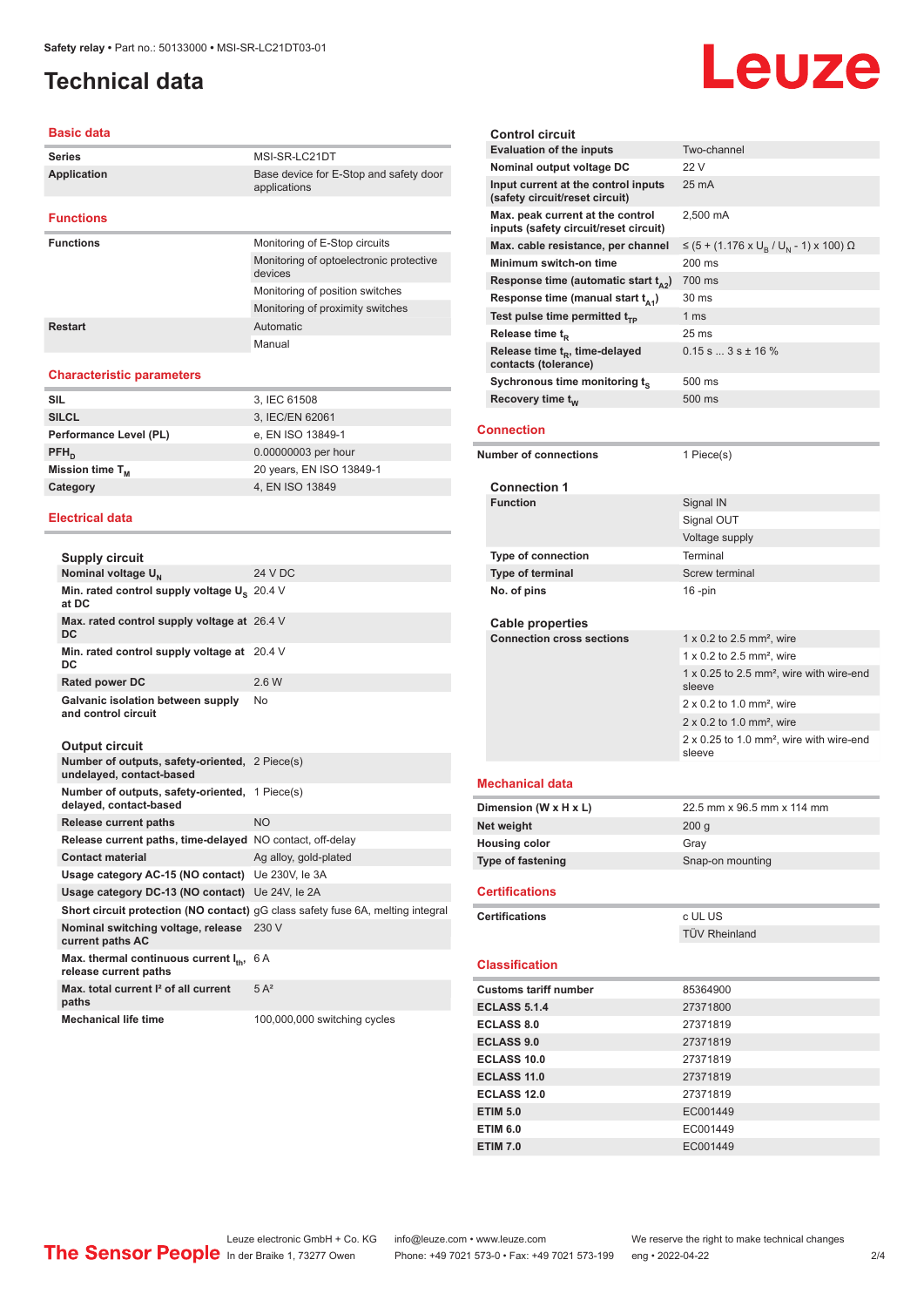### <span id="page-2-0"></span>**Dimensioned drawings**

All dimensions in millimeters







 $22,5$ 

### **Electrical connection**

**Connection 1**

| <b>Function</b>  | Signal IN<br>Signal OUT             |          |  |
|------------------|-------------------------------------|----------|--|
|                  |                                     |          |  |
|                  | <b>Type of connection</b>           | Terminal |  |
| Type of terminal | Screw terminal                      |          |  |
| No. of pins      | $16$ -pin                           |          |  |
|                  |                                     |          |  |
|                  |                                     |          |  |
| <b>Terminal</b>  | <b>Assignment</b>                   |          |  |
| 13               | Release current path 1 (NO contact) |          |  |
| 14               | Release current path 1 (NO contact) |          |  |
| 23               | Release current path 2 (NO contact) |          |  |
| 24               | Release current path 2 (NO contact) |          |  |

**38 Release current path 3 (NO contact)** 

**A1** +24V